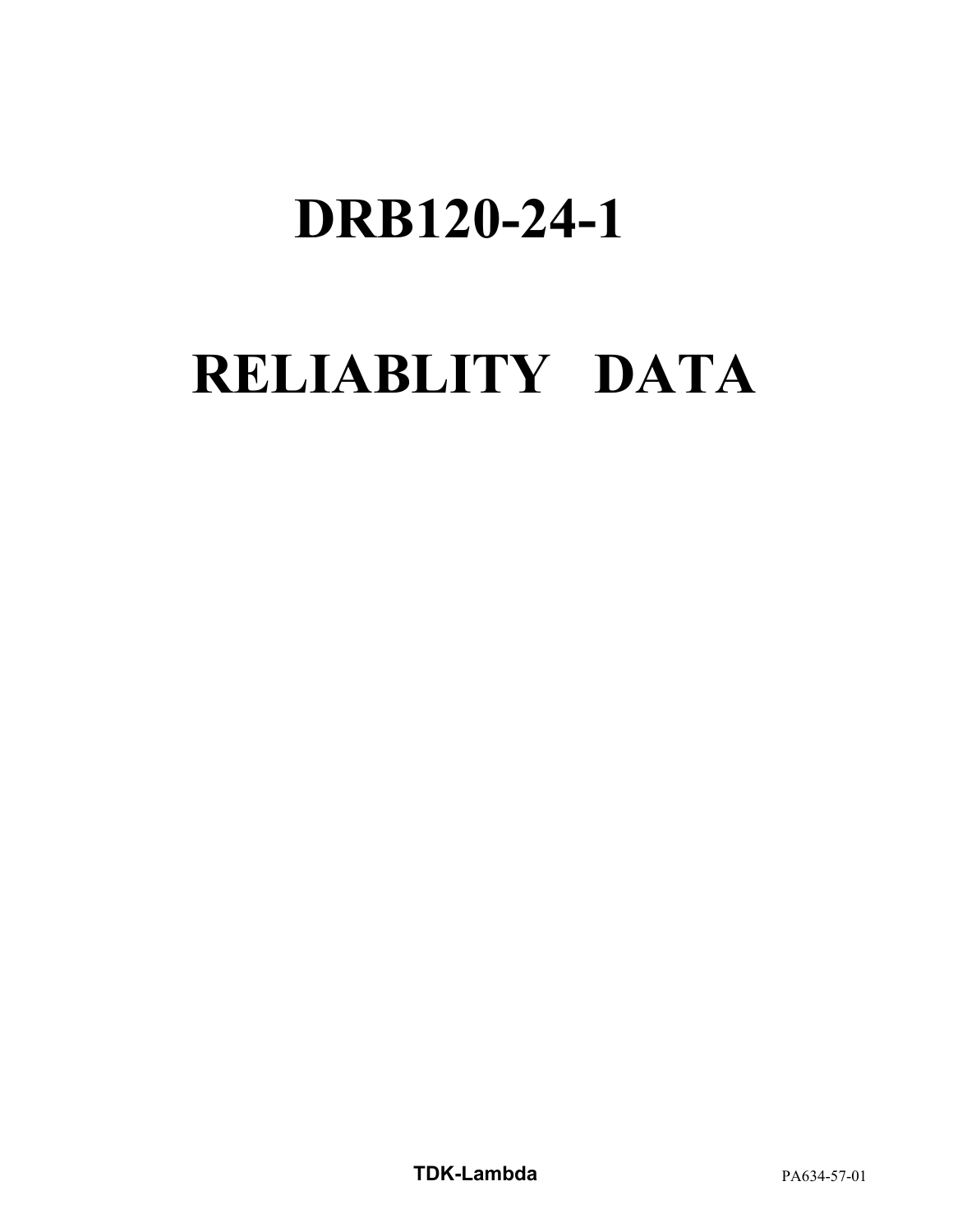## **DRB120-24-1**

## **INDEX**

|  | <b>PAGE</b> |
|--|-------------|
|  |             |
|  |             |
|  |             |
|  |             |
|  |             |
|  |             |
|  |             |

※ Test results are typical data. Nevertheless the following results are considered to be actual capability data because all units have nearly the same characteristics.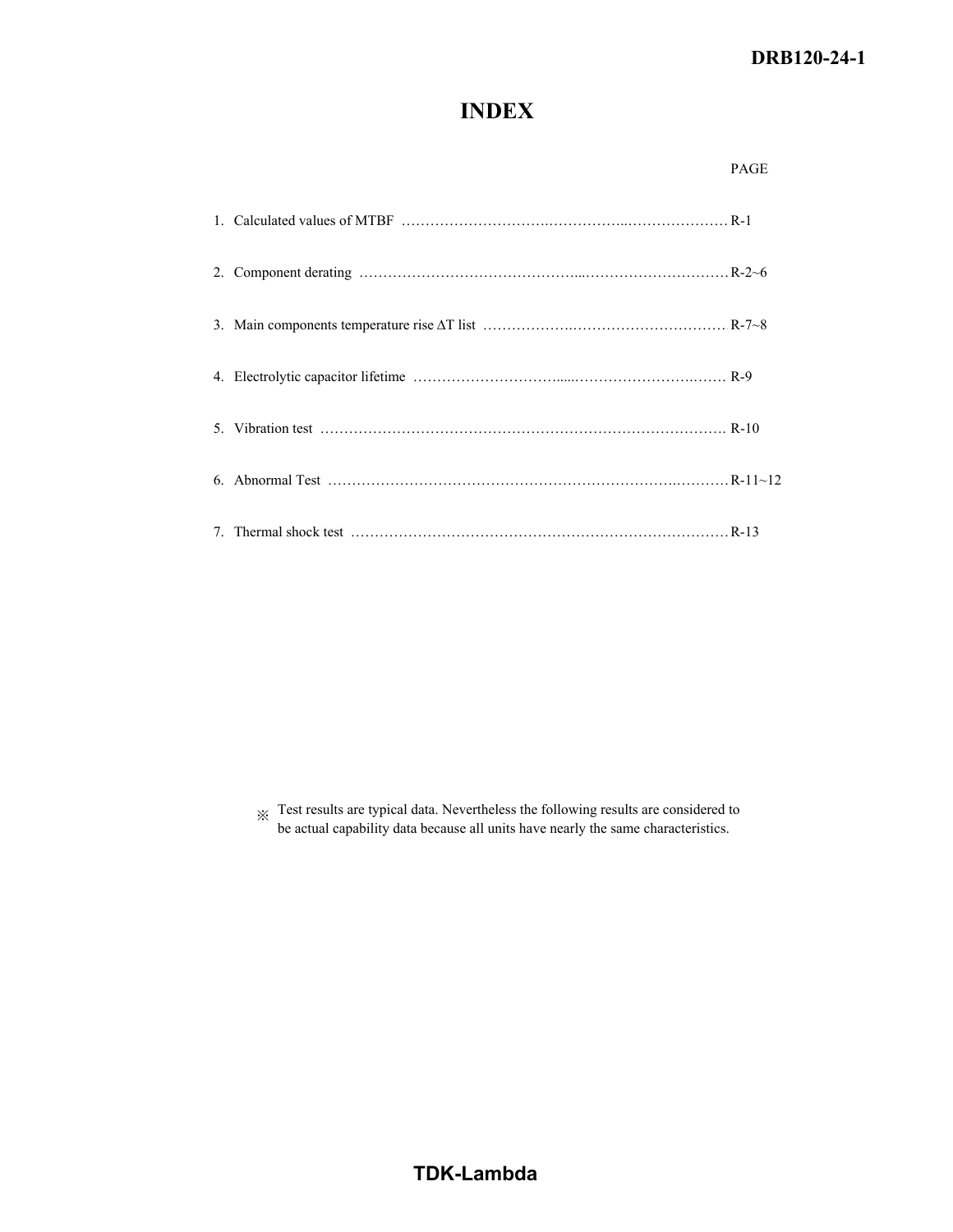## **1. Calculated values for MTBF**

## **MODEL : DRB120-24-1**

## **1. Calculation Method**

 Calculated based on parts stress reliability projection of Tellcordia (\*1). Individual failure rate  $l_{ss}$  is calculated by the electric stress and temperature rise of each device.

\*1 : Tellcordia (Bellcore) "Reliability Prediction Procedure for Electronic Equipment". (Document number TR-332, Issue 5)

$$
MTBF = \frac{1}{\lambda_{\text{equip}}} = \frac{1}{\sum_{i=1}^{m} N_i \cdot \lambda_{\text{ssi}}} x10^9 \text{(hours)}
$$

$$
\lambda_{ssi} = \hspace{-0.1cm} \lambda_{Gi} \cdot \pi_{Qi} \cdot \pi_{Si} \cdot \pi_{Ti}
$$

Where :

| $\lambda_{\text{equip}}$ |                      | Total equipment failure rate (FITs = Failures in $10^9$ hours). |
|--------------------------|----------------------|-----------------------------------------------------------------|
| $\lambda_{\rm Gi}$       |                      | Generic failure rate for the ith device.                        |
| $\pi_{\text{Qi}}$        |                      | Quality factor for the ith device.                              |
| $\pi_{\rm Si}$           |                      | Stress factor for the ith device.                               |
| $\pi_{Ti}$               | $\ddot{\phantom{a}}$ | Temperature factor for the ith device.                          |
| m                        |                      | Number of different device types.                               |
| N,                       |                      | Quantity of ith device type.                                    |
|                          |                      |                                                                 |

## **2. MTBF Values**

Conditions :

| Input Voltage               | $: 230$ Vac           |
|-----------------------------|-----------------------|
| <b>Environmental Factor</b> | : GB (Ground, Benign) |
| Output Voltage & Current    | $: 24VDC, 5A (100\%)$ |
| Mounting Method             | : Mouting $A$         |

| MTBF $(Ta=25^{\circ}C)$ | $\approx$ | 1291932 | <b>Hours</b> |
|-------------------------|-----------|---------|--------------|
| MTBF $(Ta=40^{\circ}C)$ | $\approx$ | 489490  | <b>Hours</b> |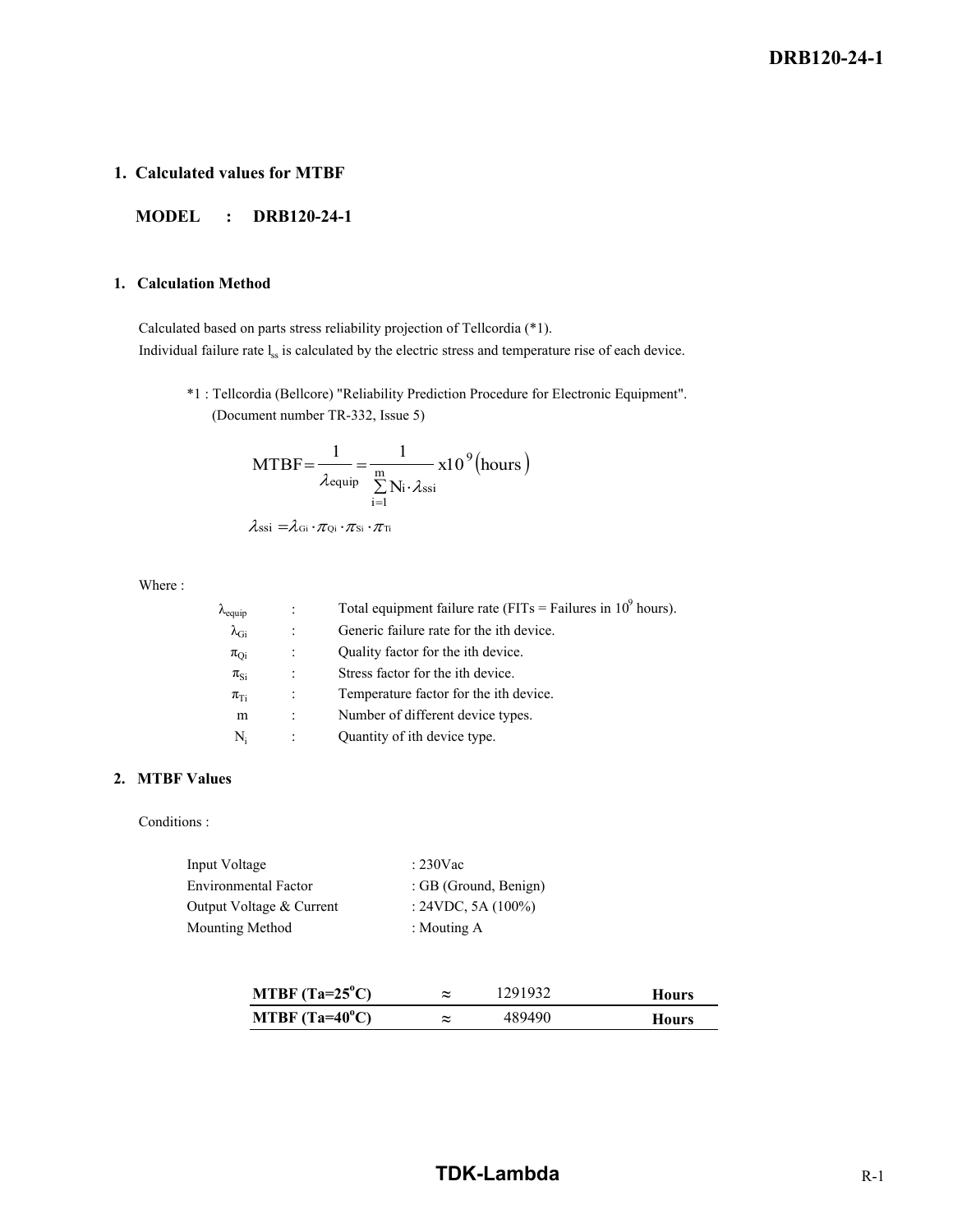## **2. Component derating**

#### **MODEL : DRB120-24-1**

#### **(1) Calculating method**

(a) Measuring Conditions

| Input  |                             | : 115VAC, 230VAC Ambient temperature : $55^{\circ}$ C |                                  |
|--------|-----------------------------|-------------------------------------------------------|----------------------------------|
| Output | $\therefore$ 24V, 5A (100%) | Mounting method                                       | $\therefore$ Standard Mounting A |

(b) Semiconductors

 Compared with maximum junction temperature and actual one which is calculated based on case temperature, power dissipation and thermal impedance.

(c) IC, Resistors, Capacitors, etc.

Ambient temperature, operating condition, power dissipation and so on are within derating criteria.

(d) Calculating Method of Thermal Impedance

$$
\boldsymbol{\theta}_{\text{j-c}}\!=\!\frac{\mathrm{T}_{\text{j}(max)}\!-\!\mathrm{T}_{\text{c}}}{\mathrm{P}_{\text{c}(max)}}\qquad \boldsymbol{\theta}_{\text{j-a}}\!=\!\frac{\mathrm{T}_{\text{j}(max)}\!-\!\mathrm{T}_{\text{a}}}{\mathrm{P}_{\text{c}(max)}}\qquad \boldsymbol{\theta}_{\text{j-1}}\!=\!\frac{\mathrm{T}_{\text{j}(max)}\!-\!\mathrm{T}_{\text{1}}}{\mathrm{P}_{\text{c}(max)}}
$$

T<sub>c</sub> : Case temperature at start point of derating ; 25<sup>o</sup>C in general

Ta **:** Ambient temperature at start point of derating ; 25°C in general

T<sub>1</sub> : Lead temperature at start point of derating ; 25<sup>o</sup>C in general

 Pc(max) **:** Maximum collector(channel) dissipation (Pch**(**max**)**)

Tj(max) **:** Maximum junction(channel) temperature (Tch**(**max**)**)

 $(\theta_{j-c})$  **:**Thermal impedance between junction(channel) and case  $(\theta$  ch - c)

- $\theta_{j-a}$  **:**Thermal impedance between junction and air
- $\theta_{j-1}$  **:**Thermal impedance between junction and lead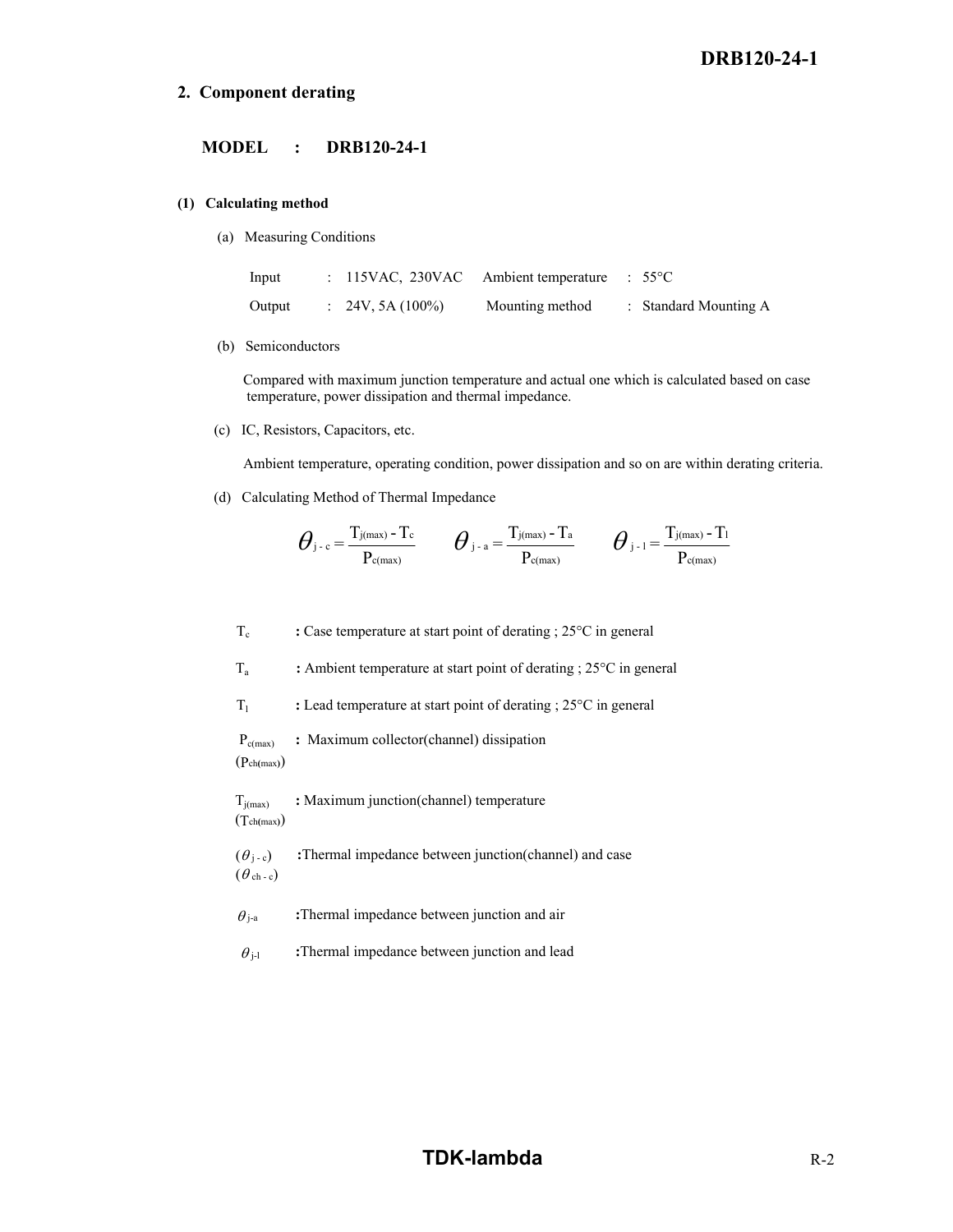| Location No.       | $Vin = 115VAC$                                 | $Load = 100%$                      | $Ta = 55^{\circ}C$ |
|--------------------|------------------------------------------------|------------------------------------|--------------------|
| Q1, Q2             | Timax = $150^{\circ}$ C,                       | $\theta$ j-c = 1.12°C/W            | $Pd(max) = 112W$   |
| IPD60R400CE        | $Pd = 1.17W,$                                  | $\Delta Tc = 45.4$ °C              | $Tc = 100.4$ °C    |
| <b>INFINEON</b>    | $Tj = Tc + \theta j - c \times Pd = 101.7$ °C, |                                    |                    |
|                    | $D.F. = 67.81\%$                               |                                    |                    |
| Q <sub>3</sub>     | Timax = $150^{\circ}$ C,                       | $\theta$ j-c = 1.12°C/W            | $Pd(max) = 112W$   |
| IPD60R400CE        | $Pd = 2.12W,$                                  | $\Delta Tc = 41.5$ °C              | $Tc = 96.5$ °C     |
| <b>INFINEON</b>    | $T_1 = Tc + \theta_1 - c \times Pd = 98.9$ °C, |                                    |                    |
|                    | $D.F. = 65.92\%$                               |                                    |                    |
| Q <sub>4</sub>     | Tjmax = $150^{\circ}$ C,                       | $\overline{\theta}$ j-c = 1.12°C/W | $Pd(max) = 112W$   |
| IPD60R400CE        | $Pd = 2.35W,$                                  | $\Delta Tc = 43.0$ °C              | $Tc = 98.0$ °C     |
| <b>INFINEON</b>    | $Tj = Tc + \theta j - c \times Pd = 100.6$ °C, |                                    |                    |
|                    | $D.F. = 67.09\%$                               |                                    |                    |
| Q200               | $T$ jmax = 150 $\degree$ C,                    | $\theta$ j-c = 2.04°C/W            | $Pd(max) = 61W$    |
| TPH8R80ANH,L1Q(M   | $Pd = 0.46W$ ,                                 | $\Delta Tc = 42.1$ °C              | $Tc = 97.1$ °C     |
| <b>TOSHIBA</b>     | $Tj = Tc + \theta j - c \times Pd = 98.0$ °C,  |                                    |                    |
|                    | $D.F. = 65.36\%$                               |                                    |                    |
| Q201               | $T$ jmax = 150 $\degree$ C,                    | $\theta$ j-c = 2.04°C/W            | $Pd(max) = 61W$    |
| TPH8R80ANH,L1Q(M   | $Pd = 0.30W,$                                  | $\Delta Tc = 42.2$ °C              | $Tc = 97.2$ °C     |
| <b>TOSHIBA</b>     | $T_1 = Tc + \theta_1 - c \times Pd = 97.8$ °C, |                                    |                    |
|                    | $D.F. = 65.21\%$                               |                                    |                    |
| D1                 | $Tjmax = 150^{\circ}C,$                        | $\theta$ j-c = 9.70°C/W            | $Pd(max) = 13W$    |
| S5MBHM4G           | $Pd = 1.24W$ ,                                 | $\Delta Tc = 29.5$ °C              | $Tc = 84.5$ °C     |
| TAIWAN SEMI        | $Tj = Tc + \theta j - c \times Pd = 96.5$ °C,  |                                    |                    |
|                    | $D.F. = 64.35\%$                               |                                    |                    |
| D <sub>2</sub>     | $T$ jmax = 150 $\degree$ C,                    | $\theta$ j-c = 9.70°C/W            | $Pd(max) = 13W$    |
| S5MBHM4G           | $Pd = 1.24W$ ,                                 | $\Delta Tc = 28.5$ °C              | $Tc = 83.5$ °C     |
| TAIWAN SEMI        | $Tj = Tc + \theta j - c \times Pd = 95.5$ °C,  |                                    |                    |
|                    | $D.F. = 63.69\%$                               |                                    |                    |
| D <sub>3</sub>     | Tjmax = $150^{\circ}$ C,                       | $\theta$ j-c = 9.70°C/W            | $Pd(max) = 13W$    |
| S5MBHM4G           | $Pd = 1.24W$ ,                                 | $\Delta Tc = 28.8$ °C              | $T_c = 83.8$ °C    |
| TAIWAN SEMI        | $Tj = Tc + \theta j - c \times Pd = 95.8$ °C,  |                                    |                    |
|                    | $D.F. = 63.89\%$                               |                                    |                    |
| D <sub>4</sub>     | Timax = $150^{\circ}$ C,                       | $\theta$ j-c = 9.70°C/W            | $Pd(max) = 13W$    |
| S5MBHM4G           | $Pd = 1.24W$ ,                                 | $\Delta Tc = 30.7$ °C              | $Tc = 85.7$ °C     |
| <b>TAIWAN SEMI</b> | $Tj = Tc + \theta j - c \times Pd = 97.7$ °C,  |                                    |                    |
|                    | $D.F. = 65.15\%$                               |                                    |                    |
| D <sub>6</sub>     | Timax = $175^{\circ}$ C,                       | $\theta$ j-c = 3.50°C/W            | $Pd(max) = 43W$    |
| STTH506B-TR        | $Pd = 0.68W,$                                  | $\Delta Tc = 42.3$ °C              | $Tc = 97.3$ °C     |
| ${\rm ST}$         | $Tj = Tc + \theta j - c \times Pd = 99.7$ °C,  |                                    |                    |
|                    | $D.F. = 56.96\%$                               |                                    |                    |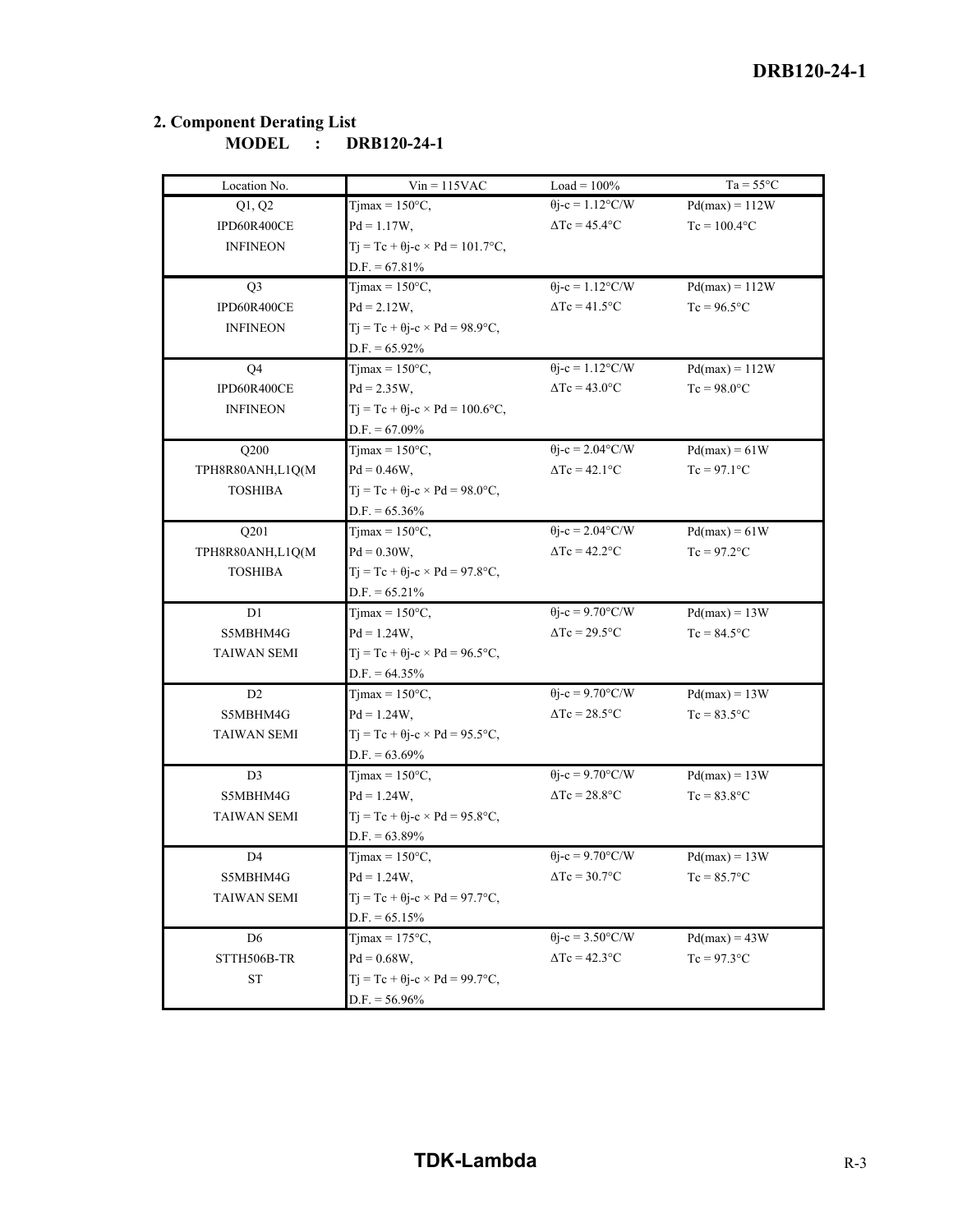| Location No.      | $Vin = 115VAC$                                    | Load = $100\%$                       | $Ta = 55^{\circ}C$ |
|-------------------|---------------------------------------------------|--------------------------------------|--------------------|
| A100              | Timax = $150^{\circ}$ C,                          | $\theta$ j-a = 90.00°C/W             | $Pd(max) = 0.80W$  |
| TEA1716T/2,518    | $Pd = 0.25W$ ,                                    | $\Delta Tc = 29.7$ °C                | $T_c = 84.7$ °C    |
| <b>NXP</b>        | $Tj = Tc + \theta j - a \times Pd = 107.6$ °C,    |                                      |                    |
|                   | $D.F. = 71.71\%$                                  |                                      |                    |
| A200              | Timax = $150^{\circ}$ C,                          | $\theta$ j-a = 140.00°C/W            | $Pd(max) = 0.50W$  |
| TEA1995T/1J       | $Pd = 0.12W$ .                                    | $\Lambda$ Tc = 48.9 $\rm{^{\circ}C}$ | $Tc = 103.9$ °C    |
| <b>NXP</b>        | $T_i = T_c + \theta_i - a \times P_d = 120.7$ °C, |                                      |                    |
|                   | $D.F. = 80.47\%$                                  |                                      |                    |
| A201              | $T$ jmax = 150 $\degree$ C,                       | $\theta$ j-a = 360.00°C/W            |                    |
| TL431BQDBZR,215   | $Pd = 0.03W$ ,                                    | $\Delta Tc = 27.4$ °C                | $T_c = 82.4$ °C    |
| <b>NEX PELIA</b>  | $Tj = Tc + \theta j - a \times Pd = 93.2$ °C,     |                                      |                    |
|                   | $D.F. = 62.13%$                                   |                                      |                    |
| PC100             | Timax = $125^{\circ}$ C,                          | $\theta$ j-c = 172.00°C/W            | $Pd(max) = 0.25W$  |
| $EL816M(K)-V$     | $Pd = 0.00W$ ,                                    | $\Delta Tc = 21.9$ °C                | $T_c = 76.9$ °C    |
| <b>EVER LIGHT</b> | $Ti = Tc + \theta i - c \times Pd = 76.9$ °C,     |                                      |                    |
|                   | $D.F. = 61.52\%$                                  |                                      |                    |
| <b>PC101</b>      | Timax = $125^{\circ}$ C,                          | $\theta$ j-c = 172.00°C/W            | $Pd(max) = 0.25W$  |
| $EL816M(K)-V$     | $Pd = 0.01W$ ,                                    | $\Delta Tc = 27.5$ °C                | $T_c = 82.5$ °C    |
| <b>EVER LIGHT</b> | $T_i = T_c + \theta_i - c \times P_d = 83.9$ °C,  |                                      |                    |
|                   | $D.F. = 67.10\%$                                  |                                      |                    |
| <b>PC200</b>      | $T$ jmax = 150 $\degree$ C,                       | $\theta$ j-c = 172.00°C/W            | $Pd(max) = 0.25W$  |
| $EL816M(K)-V$     | $Pd = 0.01W$ ,                                    | $\Delta Tc = 27.1$ °C                | $T_c = 82.1$ °C    |
| <b>EVER LIGHT</b> | $Ti = Tc + \theta i - c \times Pd = 84.5$ °C,     |                                      |                    |
|                   | $D.F. = 56.34\%$                                  |                                      |                    |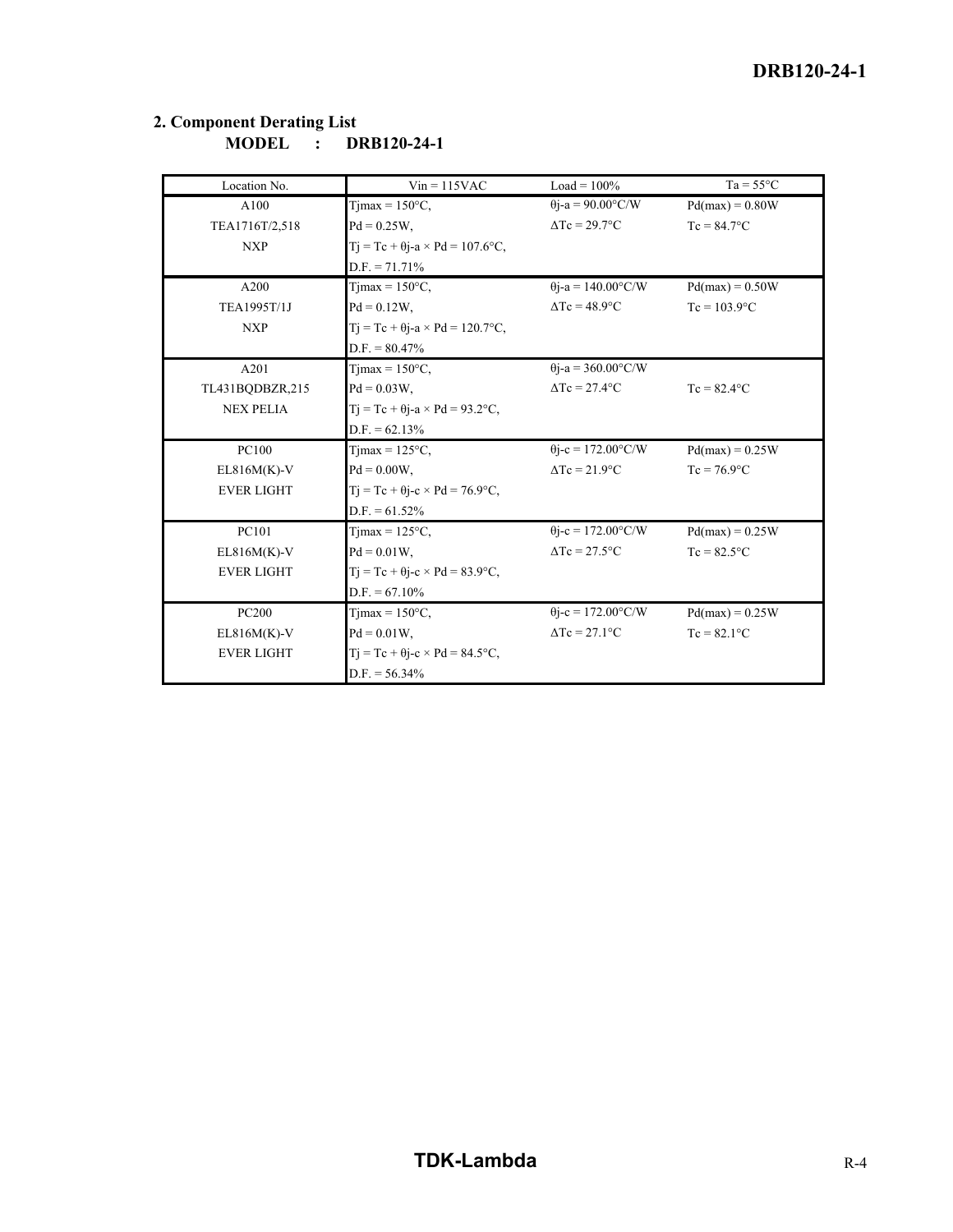| Location No.       | $Vin = 230VAC$                                 | $Load = 100%$                      | $Ta = 55^{\circ}C$ |
|--------------------|------------------------------------------------|------------------------------------|--------------------|
| Q1, Q2             | Tjmax = $150^{\circ}$ C,                       | $\overline{\theta}$ j-c = 1.12°C/W | $Pd(max) = 112W$   |
| IPD60R400CE        | $Pd = 0.48W$ ,                                 | $\Delta Tc = 37.6$ °C              | $Tc = 92.6$ °C     |
| <b>INFINEON</b>    | $Tj = Tc + \theta j - c \times Pd = 93.1$ °C,  |                                    |                    |
|                    | $D.F. = 62.09\%$                               |                                    |                    |
| Q <sub>3</sub>     | Timax = $150^{\circ}$ C,                       | $\theta$ j-c = 1.12°C/W            | $Pd(max) = 112W$   |
| IPD60R400CE        | $Pd = 2.12W,$                                  | $\Delta Tc = 35.6$ °C              | $Tc = 90.6$ °C     |
| <b>INFINEON</b>    | $Tj = Tc + \theta j - c \times Pd = 93.0$ °C,  |                                    |                    |
|                    | $D.F. = 61.98\%$                               |                                    |                    |
| Q <sub>4</sub>     | $T$ jmax = 150 $\degree$ C,                    | $\overline{\theta}$ j-c = 1.12°C/W | $Pd(max) = 112W$   |
| IPD60R400CE        | $Pd = 2.35W,$                                  | $\Delta Tc = 36.7$ °C              | $Tc = 91.7$ °C     |
| <b>INFINEON</b>    | $Tj = Tc + \theta j - c \times Pd = 94.3$ °C,  |                                    |                    |
|                    | $D.F. = 62.89\%$                               |                                    |                    |
| Q200               | $T$ jmax = 150 $\degree$ C,                    | $\theta$ j-c = 2.04°C/W            | $Pd(max) = 61W$    |
| TPH8R80ANH,L1Q(M   | $Pd = 0.46W,$                                  | $\Delta Tc = 40.0$ °C              | $Tc = 95.0$ °C     |
| <b>TOSHIBA</b>     | $T_1 = Tc + \theta_1 - c \times Pd = 95.9$ °C, |                                    |                    |
|                    | $D.F. = 63.96\%$                               |                                    |                    |
| Q201               | $T$ jmax = 150 $\degree$ C,                    | $\theta$ j-c = 2.04°C/W            | $Pd(max) = 61W$    |
| TPH8R80ANH,L1Q(M   | $Pd = 0.30W,$                                  | $\Delta Tc = 39.9$ °C              | $Tc = 94.9$ °C     |
| <b>TOSHIBA</b>     | $Tj = Tc + \theta j - c \times Pd = 95.5$ °C,  |                                    |                    |
|                    | $D.F. = 63.67\%$                               |                                    |                    |
| D1                 | Timax = $150^{\circ}$ C,                       | $\theta$ j-c = 9.70°C/W            | $Pd(max) = 13W$    |
| S5MBHM4G           | $Pd = 0.65W,$                                  | $\Delta Tc = 21.2$ °C              | $Tc = 76.2$ °C     |
| TAIWAN SEMI        | $Tj = Tc + \theta j - c \times Pd = 82.5$ °C,  |                                    |                    |
|                    | $D.F. = 55.02\%$                               |                                    |                    |
| D <sub>2</sub>     | $Tjmax = 150^{\circ}C,$                        | $\theta$ j-c = 9.70°C/W            | $Pd(max) = 13W$    |
| S5MBHM4G           | $Pd = 0.65W,$                                  | $\Delta Tc = 20.0$ °C              | $Tc = 75.0$ °C     |
| <b>TAIWAN SEMI</b> | $Tj = Tc + \theta j - c \times Pd = 81.3$ °C,  |                                    |                    |
|                    | $D.F. = 54.22\%$                               |                                    |                    |
| D <sub>3</sub>     | Timax = $150^{\circ}$ C,                       | $\theta$ j-c = 9.70°C/W            | $Pd(max) = 13W$    |
| S5MBHM4G           | $Pd = 0.65W,$                                  | $\Delta Tc = 19.9$ °C              | $Tc = 74.9$ °C     |
| <b>TAIWAN SEMI</b> | $Tj = Tc + \theta j - c \times Pd = 81.2$ °C,  |                                    |                    |
|                    | $D.F. = 54.15%$                                |                                    |                    |
| D4                 | $T$ jmax = 150 $\degree$ C,                    | $\theta$ j-c = 9.70°C/W            | $Pd(max) = 13W$    |
| S5MBHM4G           | $Pd = 0.65W,$                                  | $\Delta Tc = 20.5$ °C              | $Tc = 75.5$ °C     |
| <b>TAIWAN SEMI</b> | $Tj = Tc + \theta j - c \times Pd = 81.8$ °C,  |                                    |                    |
|                    | $D.F. = 54.55\%$                               |                                    |                    |
| D <sub>6</sub>     | Tjmax = $175^{\circ}$ C,                       | $\theta$ j-c = 3.50°C/W            | $Pd(max) = 43W$    |
| STTH506B-TR        | $Pd = 0.63W,$                                  | $\Delta Tc = 38.7$ °C              | $Tc = 93.7$ °C     |
| <b>ST</b>          | $Tj = Tc + \theta j - c \times Pd = 95.9$ °C,  |                                    |                    |
|                    | $D.F. = 54.80\%$                               |                                    |                    |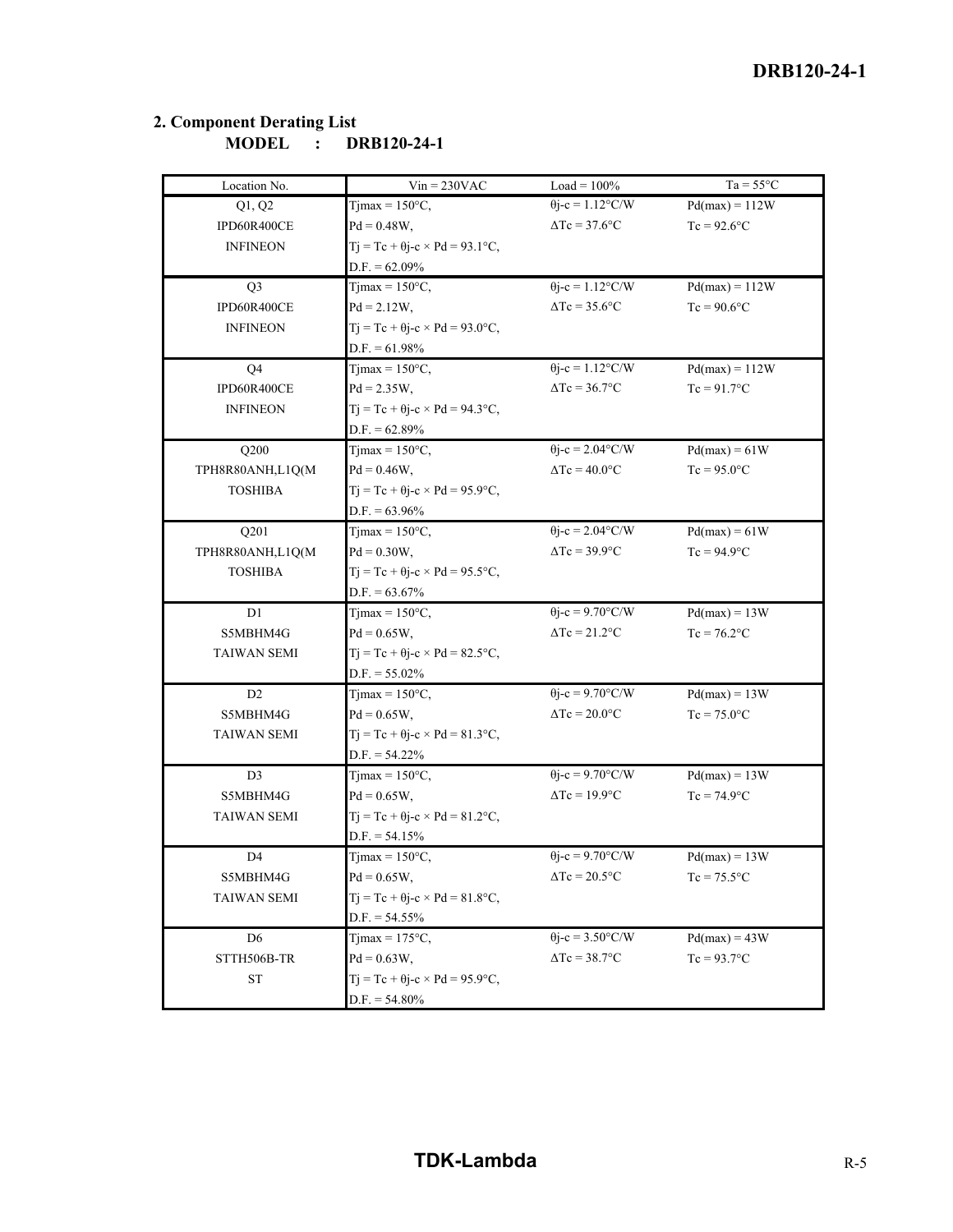| Location No.       | $Vin = 230VAC$                                 | Load = $100\%$            | $Ta = 55^{\circ}C$ |
|--------------------|------------------------------------------------|---------------------------|--------------------|
| A100               | Tjmax = $150^{\circ}$ C,                       | $\theta$ j-a = 90.00°C/W  | $Pd(max) = 0.80W$  |
| TEA1716T/2,518     | $Pd = 0.25W$ ,                                 | $\Delta Tc = 27.5$ °C     | $T_c = 82.5$ °C    |
| <b>NXP</b>         | $Tj = Tc + \theta j - a \times Pd = 105.4$ °C, |                           |                    |
|                    | $D.F. = 70.24\%$                               |                           |                    |
| A200               | $T$ jmax = 150 $\degree$ C,                    | $\theta$ j-a = 140.00°C/W | $Pd(max) = 0.50W$  |
| <b>TEA1995T/1J</b> | $Pd = 0.12W$ .                                 | $\Delta T_c = 46.6$ °C    | $Tc = 101.6$ °C    |
| <b>NXP</b>         | $Tj = Tc + \theta j - a \times Pd = 118.4$ °C, |                           |                    |
|                    | $D.F. = 78.93\%$                               |                           |                    |
| A201               | $T$ jmax = 150 $\degree$ C,                    | $\theta$ j-a = 360.00°C/W |                    |
| TL431BQDBZR,215    | $Pd = 0.03W$ ,                                 | $\Delta Tc = 24.0$ °C     | $T_c = 79.0$ °C    |
| <b>NEX PELIA</b>   | $Tj = Tc + \theta j - a \times Pd = 89.8$ °C,  |                           |                    |
|                    | $D.F. = 59.87\%$                               |                           |                    |
| PC100              | Timax = $125^{\circ}$ C.                       | $\theta$ j-c = 172.00°C/W | $Pd(max) = 0.25W$  |
| $EL816M(K)-V$      | $Pd = 0.00W$ ,                                 | $\Delta Tc = 19.7$ °C     | $T_c = 74.7$ °C    |
| <b>EVER LIGHT</b>  | $Ti = Tc + \theta i - c \times Pd = 74.7$ °C,  |                           |                    |
|                    | $D.F. = 59.76\%$                               |                           |                    |
| PC101              | $T$ jmax = 125 $\rm{^{\circ}C}$ .              | $\theta$ j-c = 172.00°C/W | $Pd(max) = 0.25W$  |
| $EL816M(K)-V$      | $Pd = 0.01W$ ,                                 | $\Delta Tc = 23.7$ °C     | $T_c = 78.7$ °C    |
| <b>EVER LIGHT</b>  | $Ti = Tc + \theta i - c \times Pd = 80.1$ °C,  |                           |                    |
|                    | $D.F. = 64.06\%$                               |                           |                    |
| <b>PC200</b>       | $T$ jmax = 150 $\degree$ C,                    | $\theta$ j-c = 172.00°C/W | $Pd(max) = 0.25W$  |
| $EL816M(K)-V$      | $Pd = 0.01W$ ,                                 | $\Delta Tc = 24.3$ °C     | $T_c = 79.3$ °C    |
| <b>EVER LIGHT</b>  | $Ti = Tc + \theta i - c \times Pd = 81.7$ °C,  |                           |                    |
|                    | $D.F. = 54.47\%$                               |                           |                    |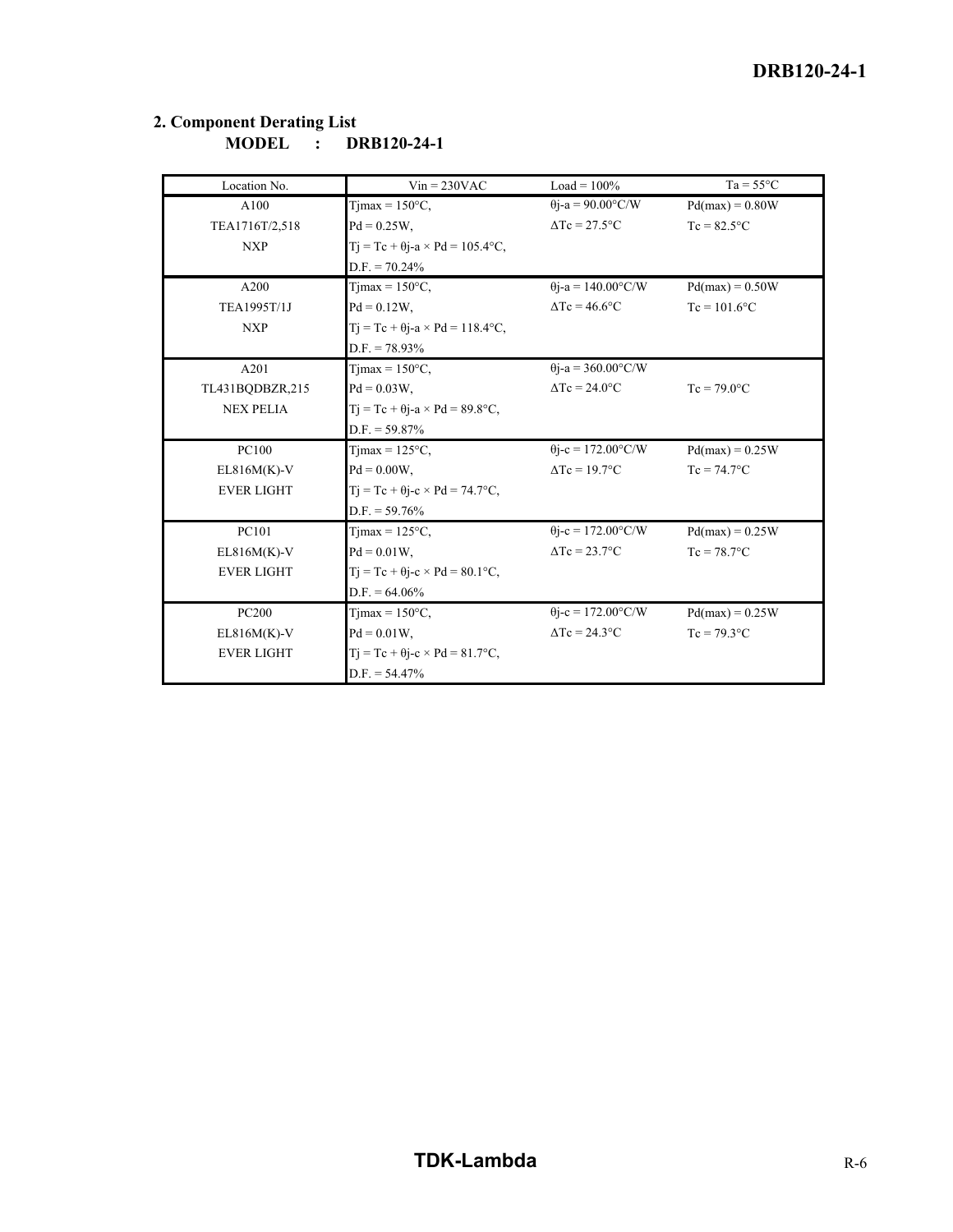## **3. Main components temperature rise ΔT list**

## **MODEL : DRB120-24-1**

Condition:

| <b>Standard Mounting Method</b> | $\bullet \bullet \bullet \bullet$<br><b>MACOCA</b><br>$\frac{1}{2}$<br><b>TDK-Lambda</b><br>DRF129-34-1<br><b>CO-BEDUME</b><br>$\n  •\n  •\n  •\n  •\n  •\n  •\n  •\n  •\n  •\n  •\n  •\n  •\n  •\n  •\n  •\n  •\n  •\n  •\n  •\n  •\n  •\n  •\n  •\n  •\n  $ |
|---------------------------------|---------------------------------------------------------------------------------------------------------------------------------------------------------------------------------------------------------------------------------------------------------------|
| Input Voltage (VAC)             | 115                                                                                                                                                                                                                                                           |
| Output Voltage (VAC)            | 24                                                                                                                                                                                                                                                            |
| Output Current (A)              | 5                                                                                                                                                                                                                                                             |

|                        |                       | $\Delta T$ Temperature rise (°C) |                          |
|------------------------|-----------------------|----------------------------------|--------------------------|
| <b>Output Derating</b> |                       | $I_0 = 100\%$                    | $I_0 = 50\%$             |
|                        |                       | $(Ta = 55^{\circ}C)$             | $(Ta = 70^{\circ}C)$     |
| <b>Location No</b>     | <b>Parts Name</b>     |                                  | <b>Standard Mounting</b> |
| Q1                     | <b>MOSFET</b>         | 36.0                             | 22.1                     |
| Q2                     | <b>MOSFET</b>         | 45.4                             | 27.4                     |
| Q <sub>3</sub>         | <b>MOSFET</b>         | 41.5                             | 26.2                     |
| Q <sub>4</sub>         | <b>MOSFET</b>         | 43.0                             | 26.8                     |
| O <sub>200</sub>       | <b>MOSFET</b>         | 42.1                             | 28.4                     |
| Q201                   | <b>MOSFET</b>         | 42.2                             | 28.9                     |
| D1                     | <b>DIODE</b>          | 29.5                             | 17.6                     |
| D <sub>2</sub>         | <b>DIODE</b>          | 28.5                             | 17.2                     |
| D <sub>3</sub>         | <b>DIODE</b>          | 28.8                             | 17.1                     |
| D <sub>4</sub>         | <b>DIODE</b>          | 30.7                             | 17.8                     |
| D <sub>6</sub>         | <b>DIODE</b>          | 42.3                             | 25.5                     |
| A100                   | IC                    | 29.7                             | 24.1                     |
| A200                   | IC                    | 48.9                             | 36.6                     |
| A201                   | $\overline{IC}$       | 27.4                             | 19.5                     |
| <b>PC100</b>           | OPTO-COUPLER          | 21.9                             | 16.3                     |
| PC101                  | OPTO-COUPLER          | 27.5                             | 19.0                     |
| <b>PC200</b>           | OPTO-COUPLER          | 27.1                             | 21.0                     |
| L1                     | <b>COIL</b>           | 29.7                             | 14.1                     |
| L <sub>3</sub>         | <b>CHOKE COIL</b>     | 30.8                             | 19.5                     |
| T1                     | <b>TRAANSFORMER</b>   | 46.6                             | 31.6                     |
| $\overline{C10}$       | E. CAP                | 28.8                             | 18.3                     |
| $\overline{C117}$      | E. CAP                | 18.8                             | 14.6                     |
| C <sub>209</sub>       | E. CAP                | 22.5                             | 15.5                     |
| C215                   | E. CAP                | 20.7                             | 14.3                     |
| R8                     | <b>CHIP RESISTOR</b>  | 35.3                             | 21.0                     |
| RT1                    | <b>THERMISTOR</b>     | 61.6                             | 38.6                     |
| $\overline{CN}1$       | <b>TERMINAL BLOCK</b> | 7.3                              | 4.6                      |
| <b>CN300</b>           | <b>TERMINAL BLOCK</b> | 15.0                             | 9.1                      |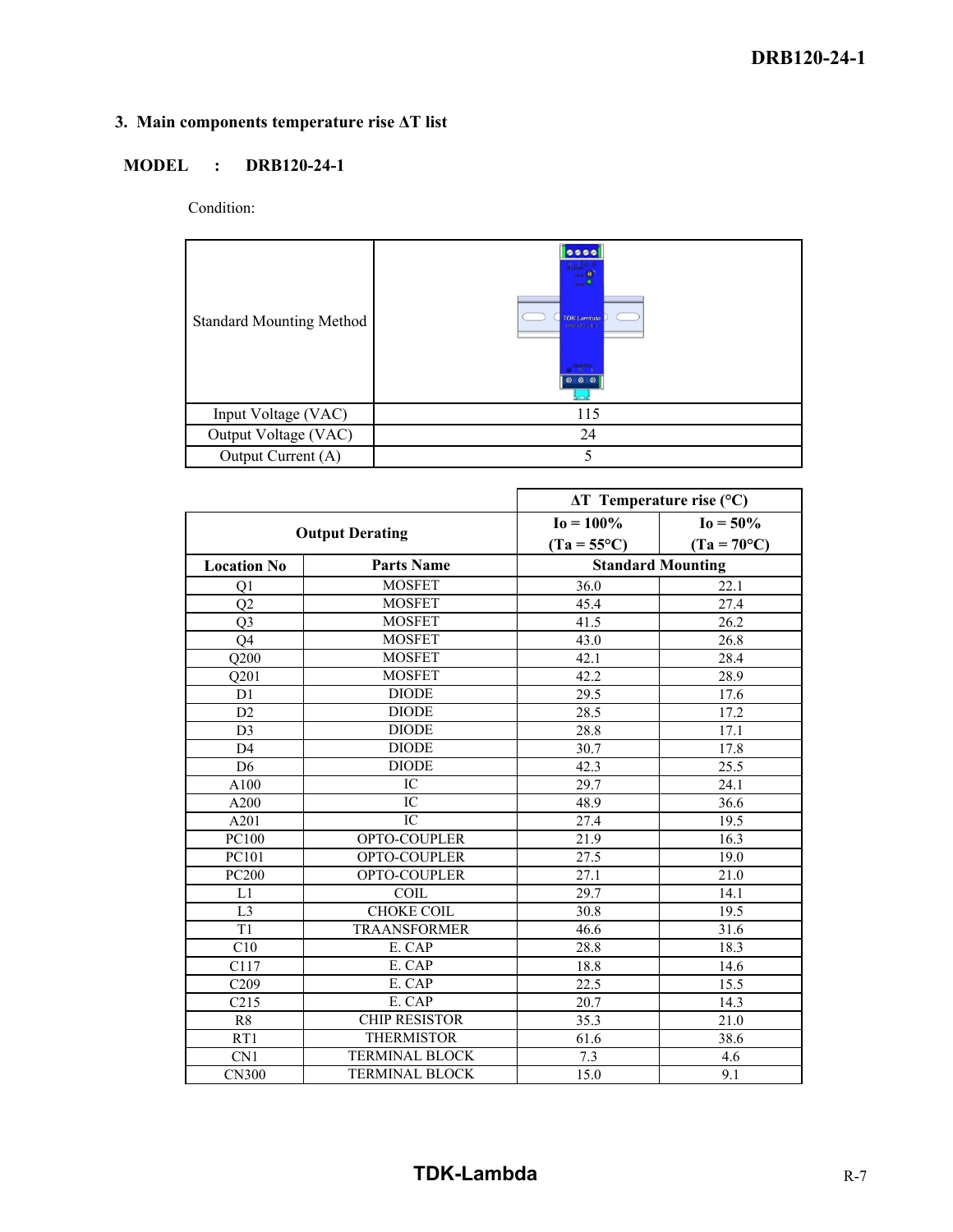## **3. Main components temperature rise ΔT list**

## **MODEL : DRB120-24-1**

Condition:

| <b>Standard Mounting Method</b> | $\bullet \bullet \bullet \bullet$<br>$\frac{1}{2}$<br><b>TDK-Lambda</b><br>038129-34-1<br>$\circ$ $\circ$ $\circ$ |
|---------------------------------|-------------------------------------------------------------------------------------------------------------------|
| Input Voltage (VAC)             | 230                                                                                                               |
| Output Voltage (VAC)            | 24                                                                                                                |
| Output Current (A)              | 5                                                                                                                 |

|                    |                        | DT Temperature rise $(^{\circ}C)$ |                          |  |  |  |  |  |  |  |
|--------------------|------------------------|-----------------------------------|--------------------------|--|--|--|--|--|--|--|
|                    | <b>Output Derating</b> | $I_0 = 100\%$                     | $I_0 = 50\%$             |  |  |  |  |  |  |  |
|                    |                        | $(Ta = 55^{\circ}C)$              | $(Ta = 70^{\circ}C)$     |  |  |  |  |  |  |  |
| <b>Location No</b> | <b>Parts Name</b>      |                                   | <b>Standard Mounting</b> |  |  |  |  |  |  |  |
| Q1                 | <b>MOSFET</b>          | 29.2                              | 24.4                     |  |  |  |  |  |  |  |
| Q2                 | <b>MOSFET</b>          | 37.6                              | 28.7                     |  |  |  |  |  |  |  |
| Q <sub>3</sub>     | <b>MOSFET</b>          | 35.6                              | 25.4                     |  |  |  |  |  |  |  |
| Q <sub>4</sub>     | <b>MOSFET</b>          | 36.7                              | 25.9                     |  |  |  |  |  |  |  |
| Q200               | <b>MOSFET</b>          | 40.0                              | 27.5                     |  |  |  |  |  |  |  |
| Q201               | <b>MOSFET</b>          | 39.9                              | 28.1                     |  |  |  |  |  |  |  |
| D <sub>1</sub>     | <b>DIODE</b>           | 21.2                              | 14.9                     |  |  |  |  |  |  |  |
| D <sub>2</sub>     | <b>DIODE</b>           | 20.0                              | 14.0                     |  |  |  |  |  |  |  |
| D <sub>3</sub>     | <b>DIODE</b>           | 19.9                              | 13.7                     |  |  |  |  |  |  |  |
| D <sub>4</sub>     | <b>DIODE</b>           | 20.5                              | 13.7                     |  |  |  |  |  |  |  |
| D <sub>6</sub>     | <b>DIODE</b>           | 38.7                              | 28.5                     |  |  |  |  |  |  |  |
| A100               | IC                     | 27.5                              | 23.4                     |  |  |  |  |  |  |  |
| A200               | IC                     | 46.6                              | 35.7                     |  |  |  |  |  |  |  |
| A201               | $\overline{IC}$        | 24.0                              | 18.5                     |  |  |  |  |  |  |  |
| PC100              | OPTO-COUPLER           | 19.7                              | 15.5                     |  |  |  |  |  |  |  |
| PC101              | OPTO-COUPLER           | 23.7                              | 17.9                     |  |  |  |  |  |  |  |
| <b>PC200</b>       | OPTO-COUPLER           | 24.3                              | 19.7                     |  |  |  |  |  |  |  |
| L1                 | <b>COIL</b>            | 15.0                              | 9.5                      |  |  |  |  |  |  |  |
| $\overline{L3}$    | <b>CHOKE COIL</b>      | 29.9                              | 21.3                     |  |  |  |  |  |  |  |
| T1                 | <b>TRAANSFORMER</b>    | 43.9                              | 30.5                     |  |  |  |  |  |  |  |
| $\overline{C10}$   | E. CAP                 | 23.4                              | 17.1                     |  |  |  |  |  |  |  |
| C117               | E. CAP                 | 16.8                              | 14.0                     |  |  |  |  |  |  |  |
| C209               | E. CAP                 | 20.5                              | 14.9                     |  |  |  |  |  |  |  |
| C215               | E. CAP                 | 18.2                              | 13.4                     |  |  |  |  |  |  |  |
| R8                 | <b>CHIP RESISTOR</b>   | 25.3                              | 19.5                     |  |  |  |  |  |  |  |
| RT1                | <b>THERMISTOR</b>      | 39.7                              | 24.8                     |  |  |  |  |  |  |  |
| CN1                | <b>TERMINAL BLOCK</b>  | 5.3                               | 3.9                      |  |  |  |  |  |  |  |
| <b>CN300</b>       | <b>TERMINAL BLOCK</b>  | 12.1                              | 8.3                      |  |  |  |  |  |  |  |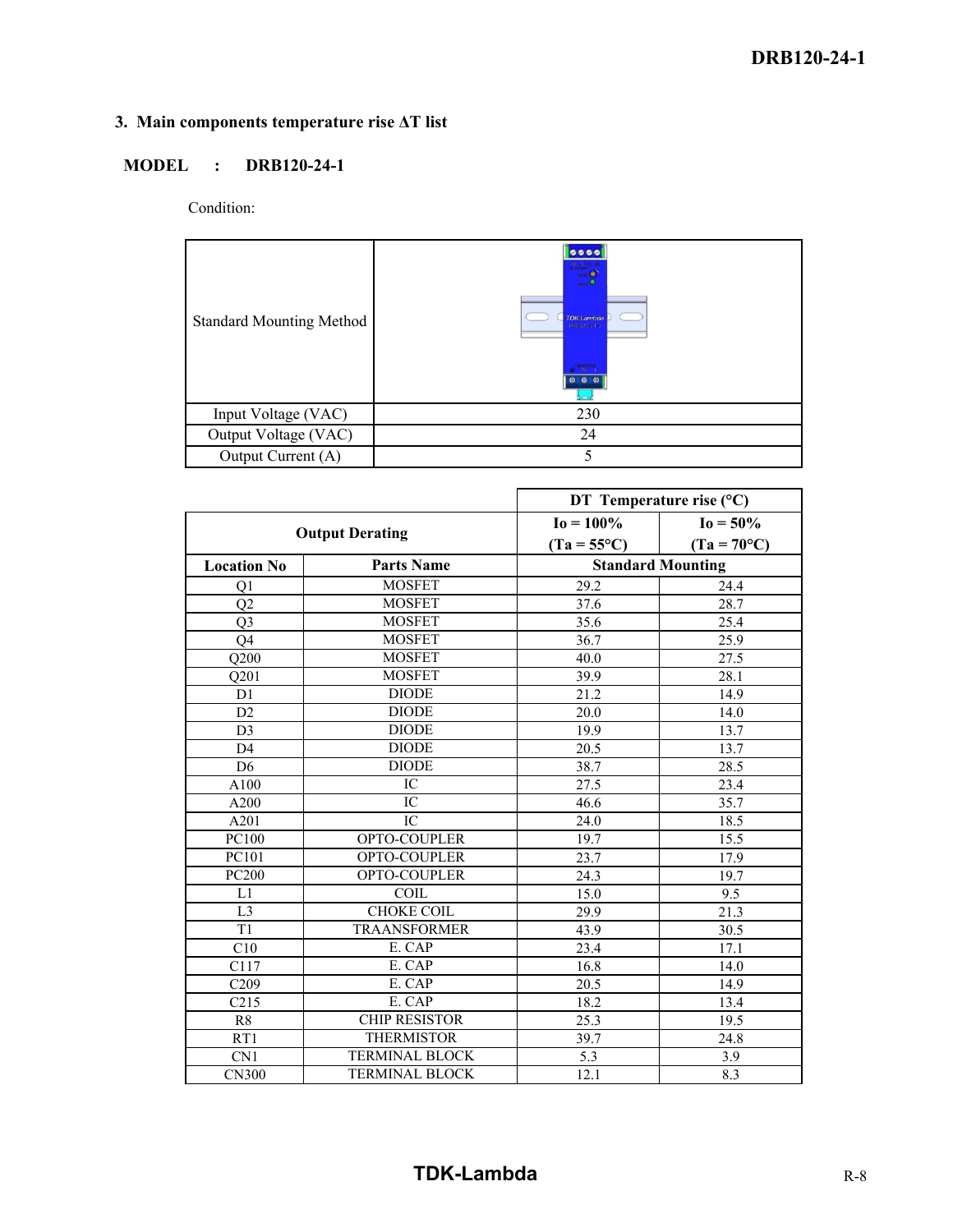## **4. Electrolytic capacitor lifetime**

## **MODEL : DRB120-24-1**



## $Vin = 115VAC$

|             | Life Time (years) |                |                |  |  |  |  |  |  |  |  |  |
|-------------|-------------------|----------------|----------------|--|--|--|--|--|--|--|--|--|
| Load $(\%)$ | $Ta =$            | $Ta =$         | $Ta =$         |  |  |  |  |  |  |  |  |  |
|             | $40^{\circ}$ C    | $50^{\circ}$ C | $55^{\circ}$ C |  |  |  |  |  |  |  |  |  |
| 25          | 22.4              | 11.2           | 7.9            |  |  |  |  |  |  |  |  |  |
| 50          | 22.4              | 11.2           | 7.9            |  |  |  |  |  |  |  |  |  |
| 75          | 19.4              | 9.7            | 6.8            |  |  |  |  |  |  |  |  |  |
|             | 15.0              | 7.5            | 5.3            |  |  |  |  |  |  |  |  |  |



## $Vin = 230VAC$

|             | Life Time (years) |                |                |  |  |  |  |  |  |  |  |  |
|-------------|-------------------|----------------|----------------|--|--|--|--|--|--|--|--|--|
| Load $(\%)$ | $Ta =$            | $Ta =$         | $Ta =$         |  |  |  |  |  |  |  |  |  |
|             | $40^{\circ}$ C    | $50^{\circ}$ C | $55^{\circ}$ C |  |  |  |  |  |  |  |  |  |
| 25          | 23.3              | 11.7           | 8.3            |  |  |  |  |  |  |  |  |  |
| 50          | 23.3              | 11.7           | 8.3            |  |  |  |  |  |  |  |  |  |
| 75          | 21.3              | 10.7           | 7.5            |  |  |  |  |  |  |  |  |  |
| 100         | 17.3              | 8.6            | 61             |  |  |  |  |  |  |  |  |  |



**TDK-Lambda** R-9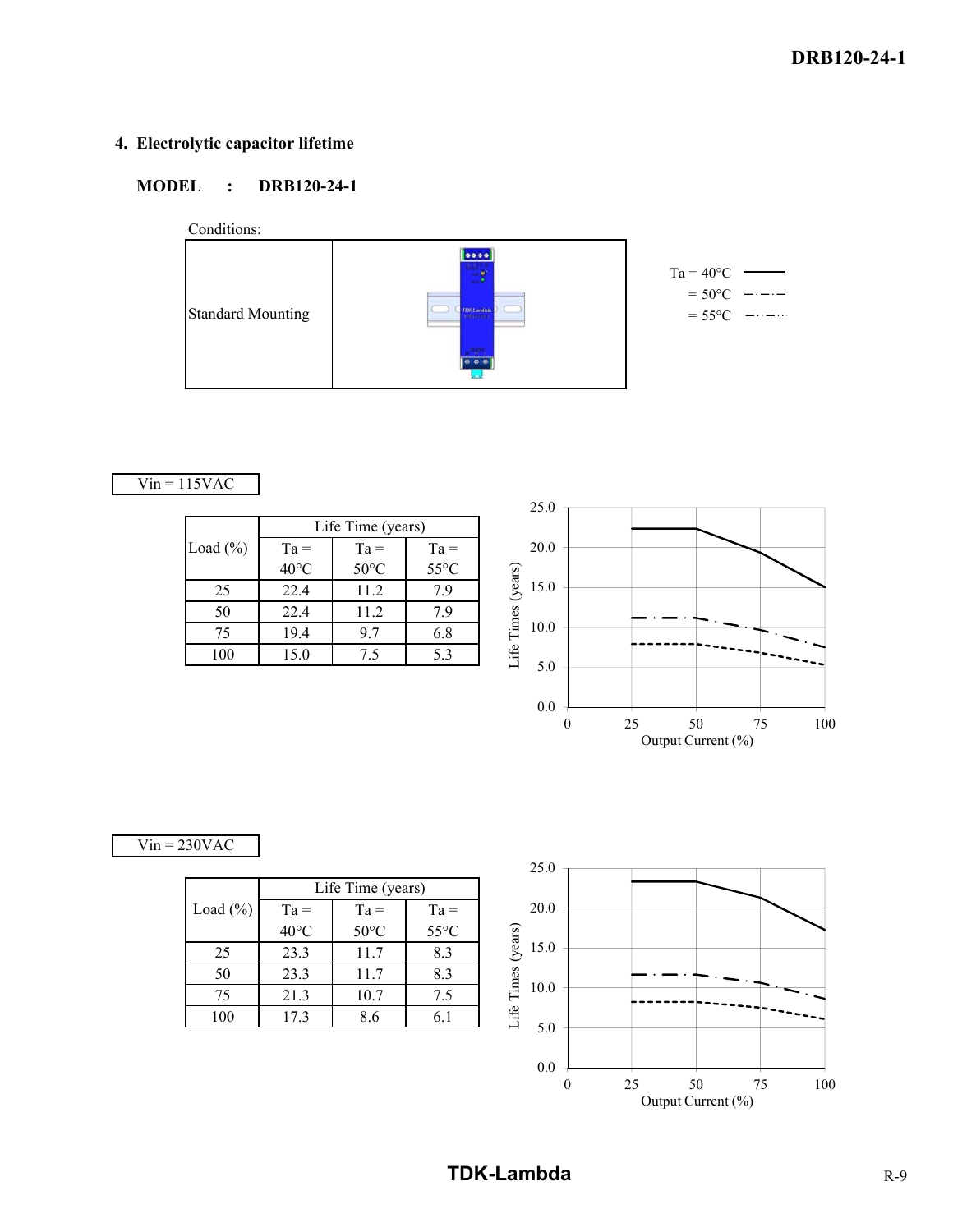## **5. Vibration Test**

## **MODEL : DRB120-24-1**

#### **(1) Vibration Test Class**

Frequency Variable Endurance Test

#### **(2) Equipment Used**

#### **Outside Lab Test**

Jiangsu Electronic Information Product Quality Supervision & Inspection intitute Address: No. 100 Jinshu Road, Wuxi Jiangsu P. R. China

#### **(3) The Number Of D.U.T. (Device Under Test)**

1 Unit

#### **(4) Test Conditions**

| Sweep Frequency | $10 - 55$ Hz             | Direction     | X. Y. Z          |
|-----------------|--------------------------|---------------|------------------|
| Sweep Time      | 1 minute                 | Test Time     | 1 hour each axis |
| Acceleration    | 2.2G                     | Non-operation |                  |
| Mounting        | <b>Standard Mounting</b> |               |                  |

### **(5) Test Method**



 Fix the PSUT on the mounting rail with stopper on each corner. Standard mounting position as per picture above.

#### **(6) Acceptable condition**

- 1. Not broken
- 2. No abnormal output after test.
- **(7) Test Results**

PASS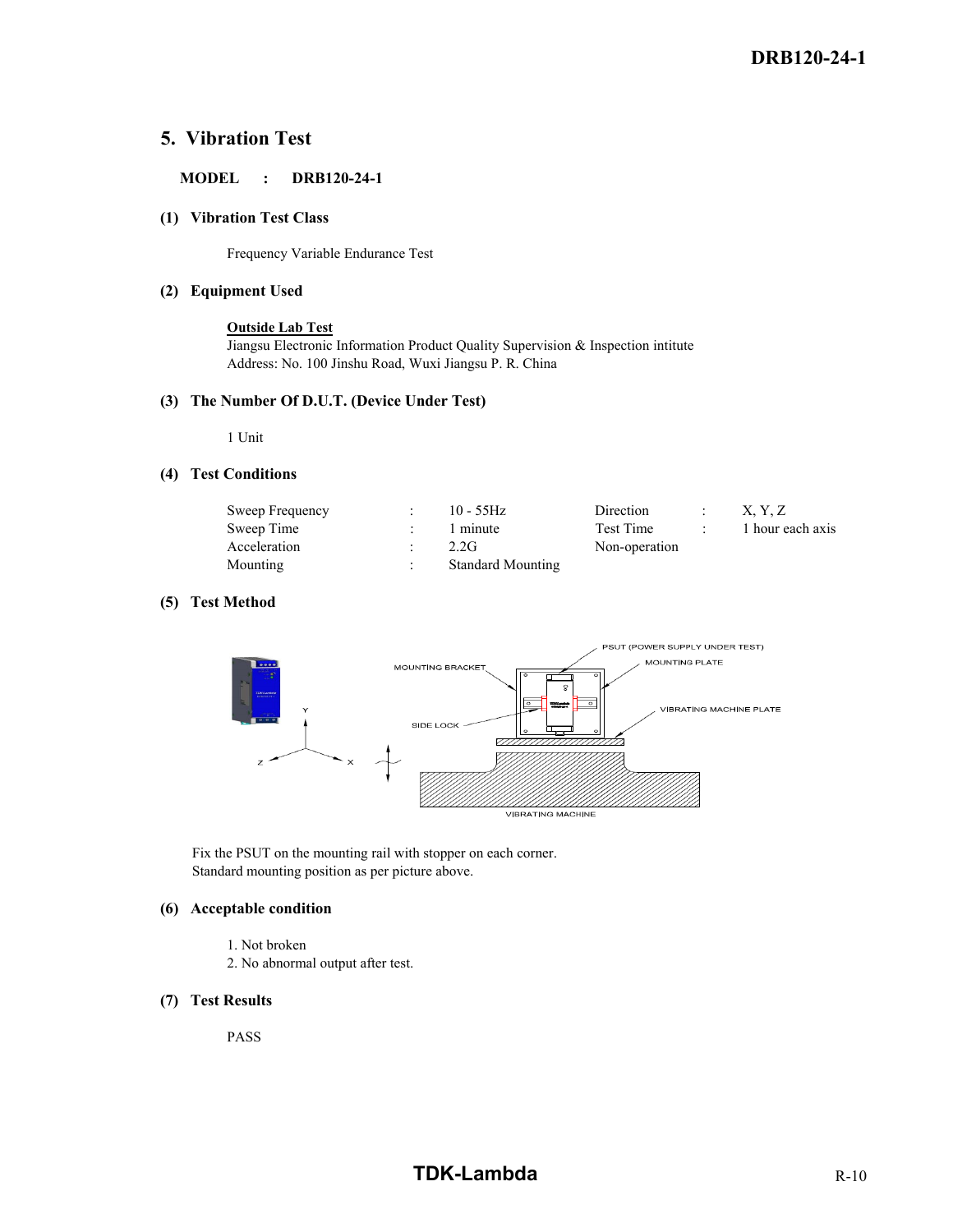## **6. Abnormal test**

## **MODEL : DRB120-24-1**

(1) Conditions

Input : 230Vac Output : 24V, 5A Ta : 25℃ 70%RH

## (2) Test result

|                |                            |                         |         |              |                      |                                                                   |       |                         |                |                           |                |                |                     |                     |         |   | (Da: Damaged) |                               |
|----------------|----------------------------|-------------------------|---------|--------------|----------------------|-------------------------------------------------------------------|-------|-------------------------|----------------|---------------------------|----------------|----------------|---------------------|---------------------|---------|---|---------------|-------------------------------|
|                | Test position              |                         |         | Test<br>mode |                      | Test result<br>*1 : Equivalent one smoke less than of a cigarette |       |                         |                |                           |                |                |                     |                     |         |   |               |                               |
|                |                            |                         |         |              | $\rm{a}$             | b                                                                 |       | $\overline{\mathbf{c}}$ | $\overline{d}$ | $\mathbf{e}$              | $\overline{f}$ | $\overline{g}$ | $\overline{h}$      | T                   |         | k |               |                               |
| No.            | Location<br>N <sub>0</sub> | Test<br>point           | Short   | Open         | Fire<br>Slight Smoke | Below judgment value *1                                           | Smoke |                         |                | Burst<br>Smell<br>Red hot | Damaged        | Fuse blown     | $\overline{O.V.P.}$ | O.C.P.<br>No output |         |   |               | No change<br>Others<br>Others |
|                |                            | $D-S$                   | $\circ$ |              |                      |                                                                   |       |                         |                |                           |                | $\circ$        |                     |                     | $\circ$ |   |               |                               |
|                |                            | $D-G$                   | $\circ$ |              |                      |                                                                   |       |                         |                |                           | $\circ$        | $\circ$        |                     |                     | $\circ$ |   |               | Da: A100, O1                  |
|                |                            | $G-S$                   | $\circ$ |              |                      |                                                                   |       |                         |                |                           |                |                |                     |                     |         |   | $\circ$       | Power factor become worse.    |
| 1              | Q1                         | D                       |         | $\circ$      |                      |                                                                   |       |                         |                |                           |                |                |                     |                     |         |   | $\circ$       | Input power increase.         |
|                |                            | S                       |         | $\circ$      |                      |                                                                   |       |                         |                |                           |                |                |                     |                     |         |   | $\circ$       | Input power increase.         |
|                |                            | G                       |         | $\circ$      |                      |                                                                   |       |                         |                |                           |                |                |                     |                     |         |   | $\circ$       | Input power increase.         |
|                |                            | $\overline{D-S}$        | $\circ$ |              |                      |                                                                   |       |                         |                |                           | $\circ$        | $\circ$        |                     |                     | $\circ$ |   |               | Da:Q4                         |
|                |                            | $D-G$                   | $\circ$ |              |                      |                                                                   |       |                         |                |                           | $\circ$        | $\circ$        |                     |                     | $\circ$ |   |               | Da: A100, Q3, Q4              |
|                |                            | $G-S$                   | $\circ$ |              |                      |                                                                   |       |                         |                |                           |                |                |                     |                     | $\circ$ |   | $\circ$       | Unit shutdown.                |
| $\overline{2}$ | Q <sub>3</sub>             | D                       |         | $\circ$      |                      |                                                                   |       |                         |                |                           |                |                |                     |                     | $\circ$ |   | $\circ$       | Unit shutdown.                |
|                |                            | $\mathbf S$             |         | $\circ$      |                      |                                                                   |       |                         |                |                           | $\circ$        | $\circ$        |                     |                     | $\circ$ |   |               | Unit shutdown.                |
|                |                            | $\overline{G}$          |         | $\circ$      |                      |                                                                   |       |                         |                |                           | $\circ$        | $\circ$        |                     |                     | $\circ$ |   |               | Da: Q3, Q4                    |
|                |                            | $D-S$                   | $\circ$ |              |                      |                                                                   |       |                         |                |                           | $\circ$        | $\circ$        |                     |                     | $\circ$ |   |               | Da:Q3                         |
|                |                            | $D-G$                   | $\circ$ |              |                      |                                                                   |       |                         |                |                           | $\circ$        |                |                     |                     | $\circ$ |   |               | Da: A100, Q3, Q4              |
|                |                            | $G-S$                   | $\circ$ |              |                      |                                                                   |       |                         |                |                           |                |                |                     |                     | $\circ$ |   | $\circ$       | Unit shutdown.                |
| 3              | Q4                         | D                       |         | $\circ$      |                      |                                                                   |       |                         |                |                           |                |                |                     |                     | $\circ$ |   | $\circ$       | Unit shutdown.                |
|                |                            | S                       |         | $\circ$      |                      |                                                                   |       |                         |                |                           |                |                |                     |                     | $\circ$ |   | $\circ$       | Unit shutdown.                |
|                |                            | G                       |         | $\circ$      |                      |                                                                   |       |                         |                |                           | $\circ$        | $\circ$        |                     |                     | $\circ$ |   |               | Da: Q3, Q4                    |
|                |                            | $D-S$                   | $\circ$ |              |                      |                                                                   |       |                         |                |                           |                |                |                     |                     |         |   | $\circ$       | Unit hiccup.                  |
|                |                            | $D-G$                   | $\circ$ |              |                      |                                                                   |       |                         |                |                           | $\circ$        |                |                     |                     |         |   | $\circ$       | Da: Q200<br>Unit hiccup.      |
| $\overline{4}$ | Q200                       | $G-S$                   | $\circ$ |              |                      |                                                                   |       |                         |                |                           |                |                |                     |                     |         |   | $\circ$       | Input power increase.         |
|                |                            | $\overline{D}$          |         | $\circ$      |                      |                                                                   |       |                         |                |                           |                |                |                     |                     |         |   | $\circ$       | Unit hiccup.                  |
|                |                            | $\overline{S}$          |         | $\circ$      |                      |                                                                   |       |                         |                |                           |                |                |                     |                     |         |   | $\circ$       | Unit hiccup.                  |
|                |                            | $\overline{G}$          |         | $\circ$      |                      |                                                                   |       |                         |                |                           |                |                |                     |                     |         |   | $\circ$       | Input power increase.         |
|                |                            | D-S                     | $\circ$ |              |                      |                                                                   |       |                         |                |                           |                |                |                     |                     |         |   | $\circ$       | Unit hiccup.                  |
|                |                            | $D-G$                   | $\circ$ |              |                      |                                                                   |       |                         |                |                           |                |                |                     |                     |         |   | $\circ$       | Unit hiccup.                  |
| 5              | Q201                       | $\overline{G-S}$        | $\circ$ |              |                      |                                                                   |       |                         |                |                           |                |                |                     |                     |         |   | $\circ$       | Input power increase.         |
|                |                            | D                       |         | $\circ$      |                      |                                                                   |       |                         |                |                           |                |                |                     |                     |         |   | $\circ$       | Unit hiccup.                  |
|                |                            | $\overline{\mathrm{s}}$ |         | $\circ$      |                      |                                                                   |       |                         |                |                           |                |                |                     |                     |         |   | $\circ$       | Unit hiccup.                  |
|                |                            | $\overline{G}$          |         | $\circ$      |                      |                                                                   |       |                         |                |                           |                |                |                     |                     |         |   | $\circ$       | Input power increase.         |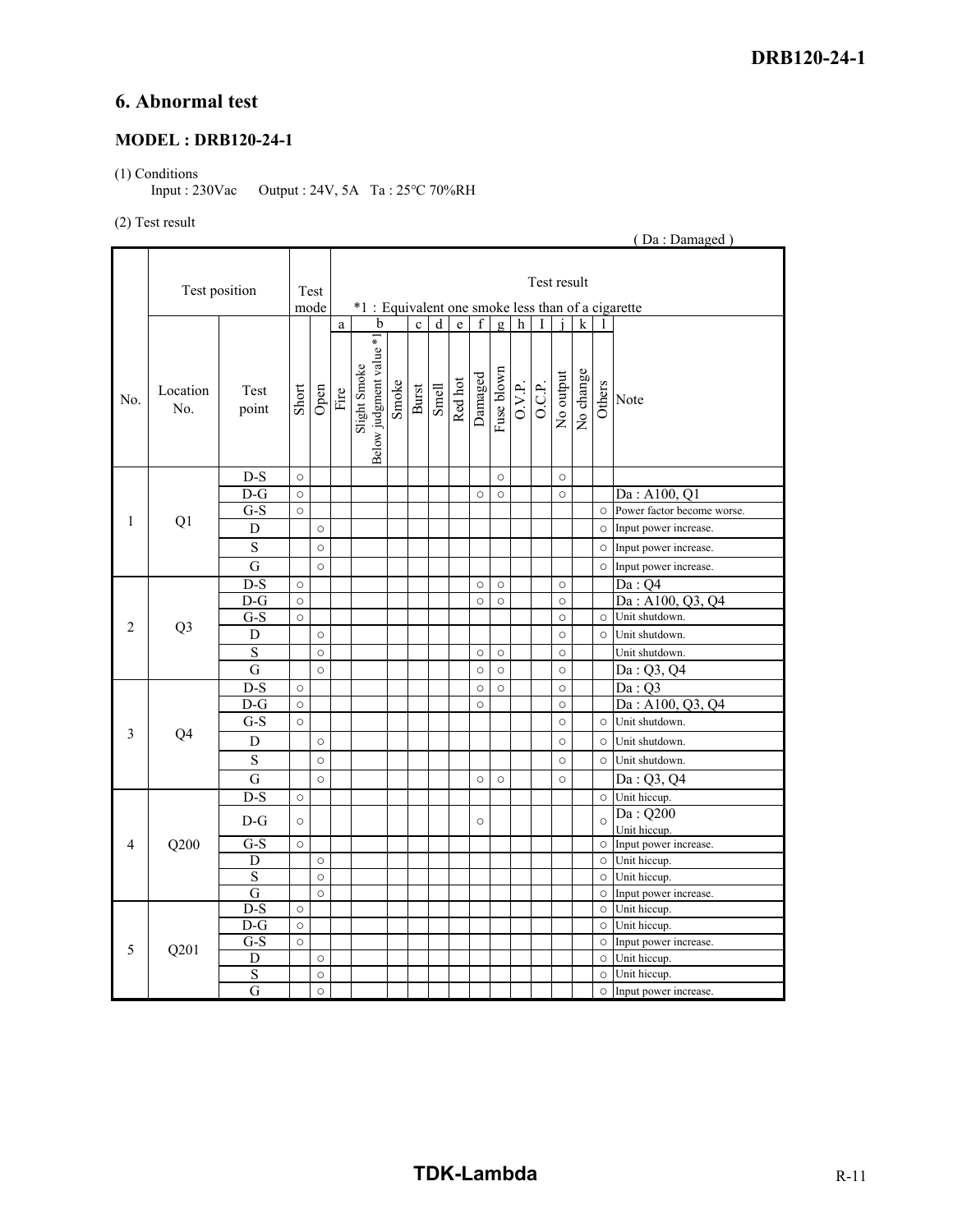|     | Test position    |                |         | Test    | Test result |                                                    |       |                                      |   |              |             |                    |                           |                    |                    |           |            |                         |
|-----|------------------|----------------|---------|---------|-------------|----------------------------------------------------|-------|--------------------------------------|---|--------------|-------------|--------------------|---------------------------|--------------------|--------------------|-----------|------------|-------------------------|
|     |                  |                |         | mode    |             | *1 : Equivalent one smoke less than of a cigarette |       |                                      |   |              |             |                    |                           |                    |                    |           |            |                         |
|     |                  |                |         |         | $\rm{a}$    |                                                    | b     | $\mathbf c$                          | d | $\mathbf{e}$ | $\mathbf f$ | $\overline{g}$     | $\boldsymbol{\mathrm{h}}$ |                    |                    | k         |            |                         |
| No. | Location<br>No.  | Test<br>point  | Short   | Open    | Fire        | Below judgment value *1<br>Slight Smoke            | Smoke | Burst<br>Smell<br>Red hot<br>Damaged |   |              |             | Fuse blown         |                           | $\overline{O.P}$ . | No output          | No change | Others     | Note                    |
| 6   | D <sub>1</sub>   | $A-K$          | $\circ$ |         |             |                                                    |       |                                      |   |              |             | $\circ$            |                           |                    | $\circ$            |           |            |                         |
|     |                  | $A-K$          |         | $\circ$ |             |                                                    |       |                                      |   |              |             |                    |                           |                    |                    |           | $\circ$    | Unit hiccup.            |
| 7   | D <sub>3</sub>   | A-K            | $\circ$ |         |             |                                                    |       |                                      |   |              |             | $\circ$            |                           |                    | $\circ$            |           |            |                         |
|     |                  | $A-K$          |         | $\circ$ |             |                                                    |       |                                      |   |              |             |                    |                           |                    |                    |           | $\circ$    | Unit hiccup.            |
| 8   | D <sub>200</sub> | $A-K$<br>$A-K$ | $\circ$ |         |             |                                                    |       |                                      |   |              |             |                    |                           |                    |                    |           | $\circ$    | Unit hiccup.            |
|     |                  |                | $\circ$ | $\circ$ |             |                                                    |       |                                      |   |              |             |                    |                           |                    |                    |           | $\circ$    | Input power increase.   |
| 9   | C10              |                |         | $\circ$ |             |                                                    |       |                                      |   |              | $\circ$     | $\circ$<br>$\circ$ |                           |                    | $\circ$<br>$\circ$ |           |            | Da:Q1                   |
|     |                  |                | $\circ$ |         |             |                                                    |       |                                      |   |              | $\circ$     | $\circ$            |                           |                    | $\circ$            |           |            | Da:Q3                   |
| 10  | C17              |                |         | $\circ$ |             |                                                    |       |                                      |   |              |             |                    |                           |                    |                    |           | $\circ$    | Unit shutdown.          |
|     |                  |                | $\circ$ |         |             |                                                    |       |                                      |   |              | $\circ$     |                    |                           |                    | $\circ$            |           |            | Da : A100               |
| 11  | C117             |                |         | $\circ$ |             |                                                    |       |                                      |   |              |             |                    |                           |                    |                    | $\circ$   |            |                         |
|     |                  |                | $\circ$ |         |             |                                                    |       |                                      |   |              |             |                    |                           | $\circ$            |                    |           | $\circ$    | Unit hiccup.            |
| 12  | C215             |                |         | $\circ$ |             |                                                    |       |                                      |   |              |             |                    |                           |                    |                    |           | $\circ$    | Output ripple worse.    |
|     |                  | $1 - 2$        | $\circ$ |         |             |                                                    |       |                                      |   |              |             |                    |                           |                    |                    |           | $\circ$    | Unit hiccup.            |
|     |                  | $3 - 4$        | $\circ$ |         |             |                                                    |       |                                      |   |              |             |                    |                           |                    |                    |           | $\circ$    | Unit hiccup.            |
|     |                  | 1              |         | $\circ$ |             |                                                    |       |                                      |   |              |             |                    |                           |                    |                    |           | $\circ$    | Unit hiccup.            |
| 13  | PC101            | $\overline{2}$ |         | $\circ$ |             |                                                    |       |                                      |   |              |             |                    |                           |                    |                    |           | $\circ$    | Unit hiccup.            |
|     |                  | 3              |         | $\circ$ |             |                                                    |       |                                      |   |              |             |                    |                           |                    |                    |           | $\circ$    | Unit hiccup.            |
|     |                  | $\overline{4}$ |         | $\circ$ |             |                                                    |       |                                      |   |              |             |                    |                           |                    |                    |           | $\circ$    | Unit hiccup.            |
|     |                  | $1 - 2$        | $\circ$ |         |             |                                                    |       |                                      |   |              | $\circ$     | $\circ$            |                           |                    | $\circ$            |           |            | Da : Q3, Q4             |
|     |                  | $2 - 3$        | $\circ$ |         |             |                                                    |       |                                      |   |              | $\circ$     | $\circ$            |                           |                    | $\circ$            |           |            | Da : O3. O4             |
|     |                  | $3-4$          | $\circ$ |         |             |                                                    |       |                                      |   |              |             |                    |                           |                    |                    |           | $\circ$    | Unit hiccup.            |
|     |                  | $5 - 6$        | $\circ$ |         |             |                                                    |       |                                      |   |              |             |                    |                           |                    |                    |           | $\circ$    | Unit hiccup.            |
|     |                  | $6 - 7$        | $\circ$ |         |             |                                                    |       |                                      |   |              |             |                    |                           |                    |                    |           | $\circ$    | Unit hiccup.            |
|     |                  | $7 - 8$        | $\circ$ |         |             |                                                    |       |                                      |   |              |             |                    |                           |                    |                    |           | $\circ$    | Unit hiccup.            |
|     |                  | $8-9$          | $\circ$ |         |             |                                                    |       |                                      |   |              |             |                    |                           |                    |                    |           | $\bigcirc$ | Unit hiccup.            |
|     |                  | 1              |         | $\circ$ |             |                                                    |       |                                      |   |              |             |                    |                           |                    | $\circ$            |           |            | Unit shutdown.          |
| 14  | T <sub>1</sub>   | $\overline{2}$ |         | $\circ$ |             |                                                    |       |                                      |   |              |             |                    |                           |                    | $\circ$            |           |            | Unit shutdown.          |
|     |                  | $\overline{3}$ |         | $\circ$ |             |                                                    |       |                                      |   |              |             |                    |                           |                    |                    |           | $\circ$    | Unit hiccup.            |
|     |                  | $\overline{4}$ |         | $\circ$ |             |                                                    |       |                                      |   |              |             |                    |                           |                    |                    |           | $\circ$    | Unit hiccup.            |
|     |                  | 5              |         | $\circ$ |             |                                                    |       |                                      |   |              |             |                    |                           |                    |                    |           | $\circ$    | Unit hiccup.            |
|     |                  | 6              |         | $\circ$ |             |                                                    |       |                                      |   |              |             |                    |                           |                    | $\circ$            |           |            | Unit shutdown.          |
|     |                  | 7              |         | $\circ$ |             |                                                    |       |                                      |   |              |             |                    |                           |                    |                    |           | $\circ$    | Unit hiccup.            |
|     |                  | $\overline{8}$ |         | $\circ$ |             |                                                    |       |                                      |   |              |             |                    |                           |                    |                    |           | $\circ$    | Input power increase.   |
|     |                  | $\overline{9}$ |         | $\circ$ |             |                                                    |       |                                      |   |              |             |                    |                           |                    |                    |           |            | O Input power increase. |